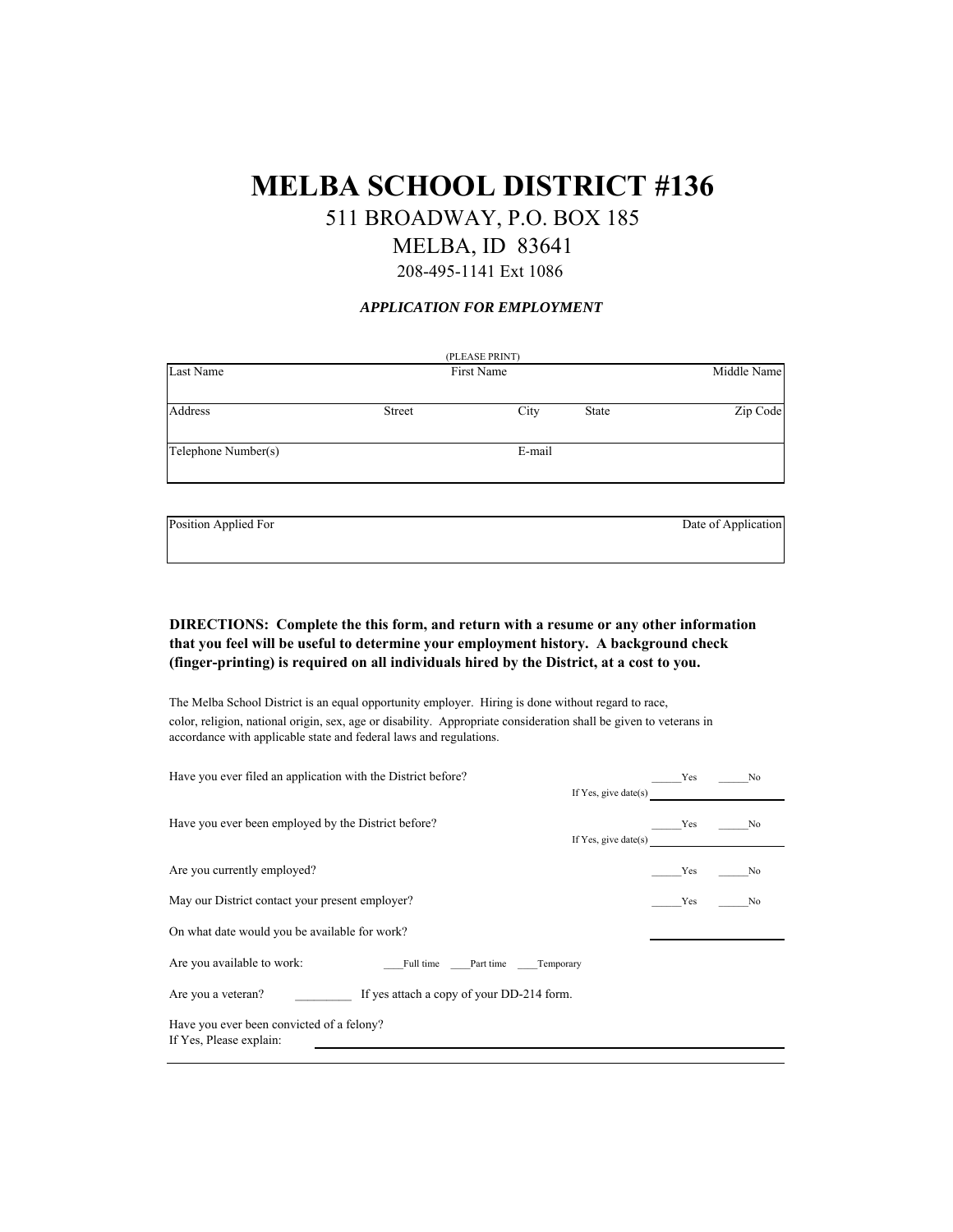## *EMPLOYMENT EXPERIENCE*

Start with most recent employment first and include any military service assignments

| Employer                | Dates Employed | Description of Work Performed |
|-------------------------|----------------|-------------------------------|
| Address                 | To<br>From     |                               |
| Telephone Number(s)     |                |                               |
| Job Title<br>Supervisor |                |                               |
| Reason for Leaving      |                |                               |

| Employer                |                |    |                               |
|-------------------------|----------------|----|-------------------------------|
|                         | Dates Employed |    | Description of Work Performed |
| Address                 | From           | Τo |                               |
|                         |                |    |                               |
| Telephone Number(s)     |                |    |                               |
|                         |                |    |                               |
| Job Title<br>Supervisor |                |    |                               |
|                         |                |    |                               |
| Reason for Leaving      |                |    |                               |
|                         |                |    |                               |

| Employer                |                |    |                               |
|-------------------------|----------------|----|-------------------------------|
|                         | Dates Employed |    | Description of Work Performed |
| Address                 | From           | Тo |                               |
|                         |                |    |                               |
| Telephone Number(s)     |                |    |                               |
|                         |                |    |                               |
| Job Title<br>Supervisor |                |    |                               |
|                         |                |    |                               |
| Reason for Leaving      |                |    |                               |
|                         |                |    |                               |

| Employer                       |                |    |                               |
|--------------------------------|----------------|----|-------------------------------|
|                                | Dates Employed |    | Description of Work Performed |
| Address                        | From           | To |                               |
|                                |                |    |                               |
| Telephone Number(s)            |                |    |                               |
|                                |                |    |                               |
| <b>Job Title</b><br>Supervisor |                |    |                               |
|                                |                |    |                               |
| Reason for Leaving             |                |    |                               |
|                                |                |    |                               |